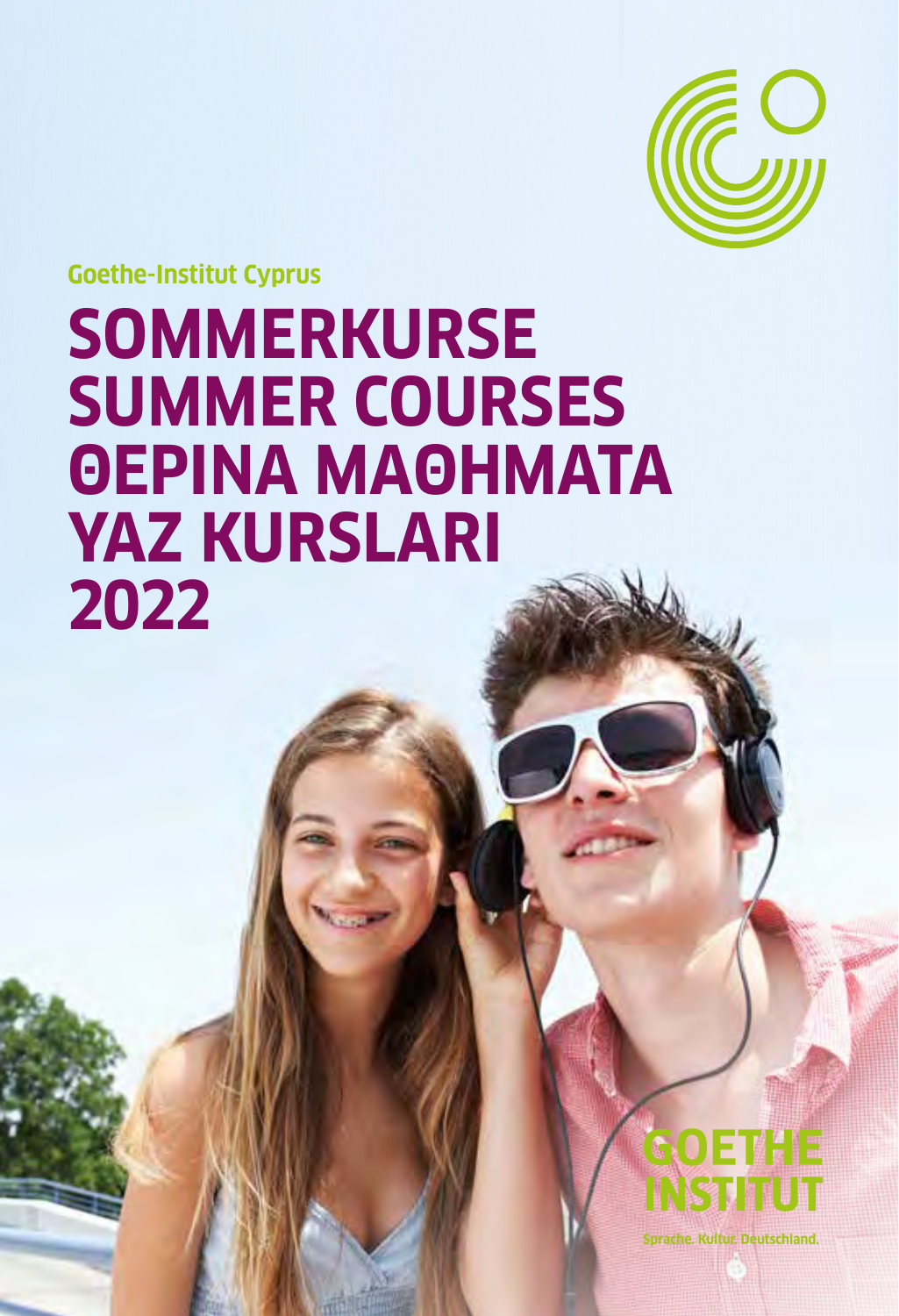## **SOMMERKURSE 2022 SUMMER COURSES 2022 ΘΕΡΙΝΑ ΜΑΘΗΜΑΤΑ 2022 YAZ KURSLARI 2022**

We are pleased to offer again our traditional summer intensive courses for adults and teenagers **at our premises in Nicosia**.

Do you live out of Nicosia? In this case, you have the possibility to attend our attractive **online courses**.

In our **summer intensive courses**, our highly qualified teachers use the latest teaching methodology, first-rate technical equipment and online course material. Tailored personal mentoring, advice and our **communicative approach to language learning** is the focus of our classroom-based and online courses.

Expand your opportunities **by learning German**, meet new friends, **discover Germany and other German speaking countries** as tourist and study destinations and improve your **career prospects**.

Would you like to take an exam after your summer class? No problem! You can write **the exam GOETHE-ZERTIFIKAT** at all levels (A1-C2) in Nicosia at the official exam dates in late August / early September 2022 or by personal arrangement.

**Prepare your future. See you at Goethe.**

#### **EINSCHREIBUNGEN ENROLMENT ΕΓΓΡΑΦΕΣ KAYITLAR**

ONLINE ENROLMENT IS NOW OPEN: **www.goethe.de/cyprus** Personal enrolment at the Goethe-Institut Nicosia during opening hours: Mon-Fri 14:00-19:00

## **INFORMATION ΠΛΗΡΟΦΟΡIΕΣ BİLGİ**

Email: **info-nikosia@goethe.de** Phone: **+357 22 674608**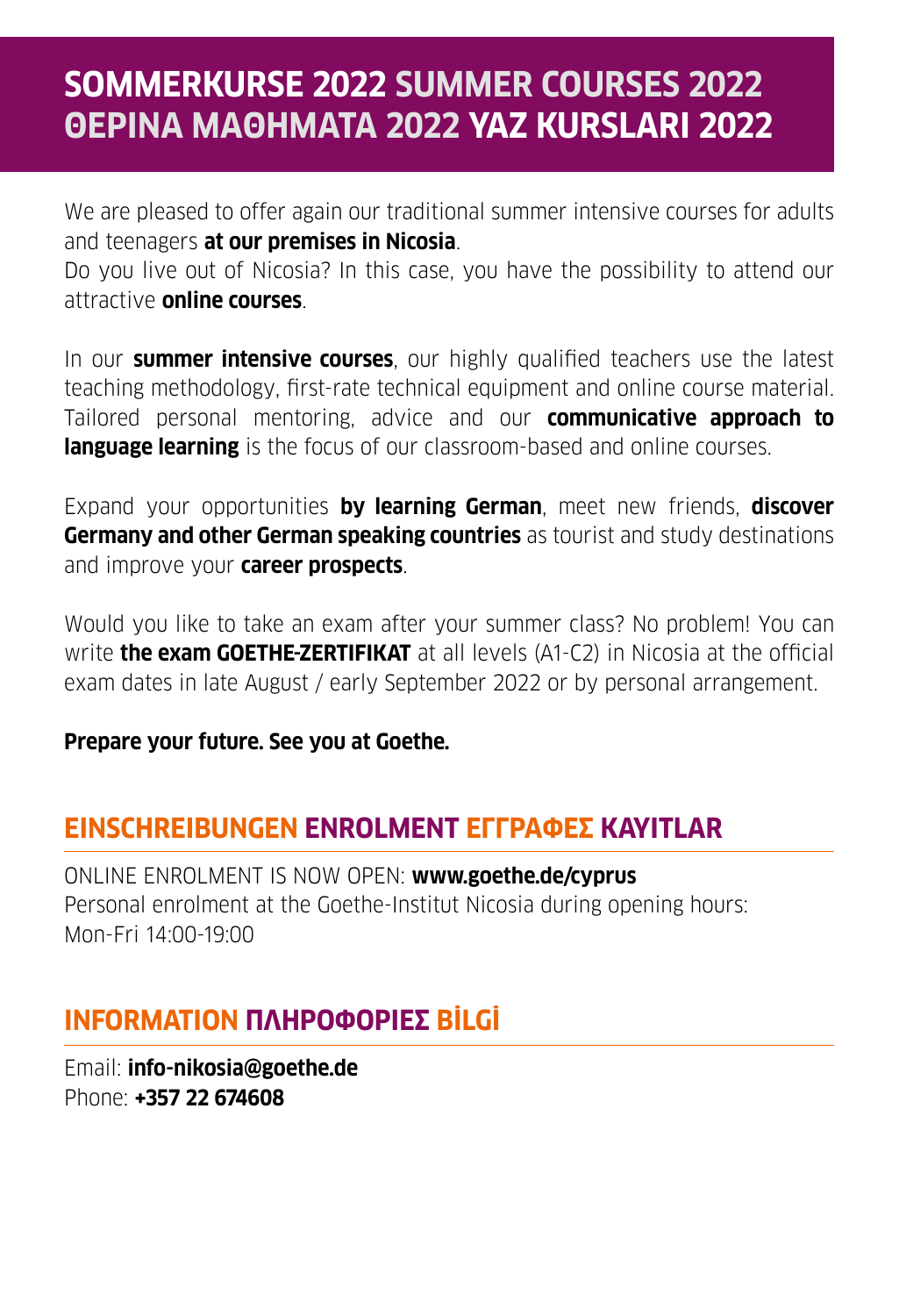## **KURSANGEBOT COURSES OFFERED ΠΡΟΣΦΕΡΟΜΕΝΑ ΜΑΘΗΜΑΤΑ KURS PROGRAMI**

## **CLASSROOM COURSES FOR TEENS (12-15 YEARS)**

| Mon - Fri                                             | 5 Wochen/5 weeks/5 εβδομάδες/5 hafta 04.07. - 05.08.22<br>$8:30 - 13:00$                                                                                              |  |                       |                                 |
|-------------------------------------------------------|-----------------------------------------------------------------------------------------------------------------------------------------------------------------------|--|-----------------------|---------------------------------|
| A1J                                                   | on-site, beginners                                                                                                                                                    |  | 125 TU*               | $£$ 809                         |
| A2J                                                   | on-site                                                                                                                                                               |  | $125$ TU <sup>*</sup> | € 809                           |
|                                                       |                                                                                                                                                                       |  |                       | Including teaching books        |
| Mon - Fri                                             | 6 Wochen/6 weeks/6 $\epsilon$ βδομάδες/6 hafta <b>27.06. - 05.08.22</b><br>$8:30 - 13:00$                                                                             |  |                       |                                 |
| <b>B1J</b>                                            | on-site                                                                                                                                                               |  | 150 TU*               | € 986                           |
|                                                       |                                                                                                                                                                       |  |                       | <b>Including teaching books</b> |
|                                                       | <b>CLASSROOM COURSES FOR ADULTS (16 YEARS AND OLDER)</b>                                                                                                              |  |                       |                                 |
|                                                       | 5 Wochen/5 weeks/5 εβδομάδες/5 hafta 04.07. - 05.08.22<br><b>Mon - Fri</b> $8:30 - 13:00$                                                                             |  |                       |                                 |
| A <sub>1</sub>                                        | on-site, beginners                                                                                                                                                    |  | 125 TU*               | € 820                           |
| A2                                                    | on-site                                                                                                                                                               |  | 125 TU*               | € 820                           |
|                                                       |                                                                                                                                                                       |  |                       | <b>Including teaching books</b> |
| <b>ONLINE COURSES FOR ADULTS (16 YEARS AND OLDER)</b> |                                                                                                                                                                       |  |                       |                                 |
| Mon - Fri                                             | 6 Wochen/6 weeks/6 εβδομάδες/6 hafta 27.06. - 05.08.22<br>$18:15 - 19:45$ online live session<br>+ online platform-based tutored self-studying (ca. 90 minutes daily) |  |                       |                                 |
| A <sub>1</sub>                                        | online, beginners                                                                                                                                                     |  | 120 TU*               | € 696*                          |
| A2                                                    | online                                                                                                                                                                |  | 120 TU*               | € 696*                          |
|                                                       |                                                                                                                                                                       |  |                       |                                 |
|                                                       | 6 Wochen/6 weeks/6 $\epsilon$ βδομάδες/6 hafta <b>27.06. - 05.08.22</b>                                                                                               |  |                       |                                 |

**Mon – Fri** 18:15 – 19:45 online live session + online platform-based tutored self-studying (approx. 4 hours daily) **B1 b** online 150 TU\* € 870\*

#### **\* TU teaching unit = 45 Minutes**